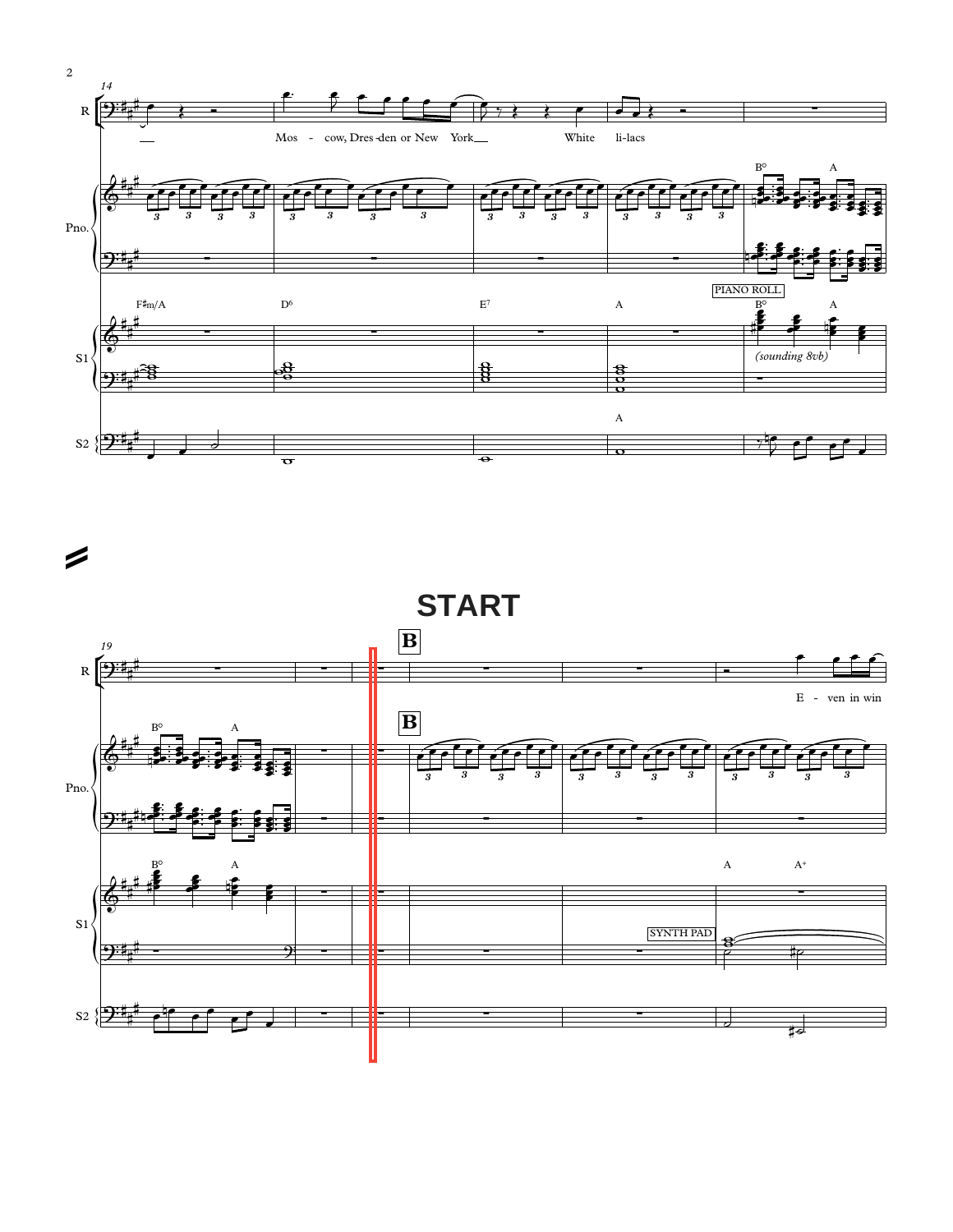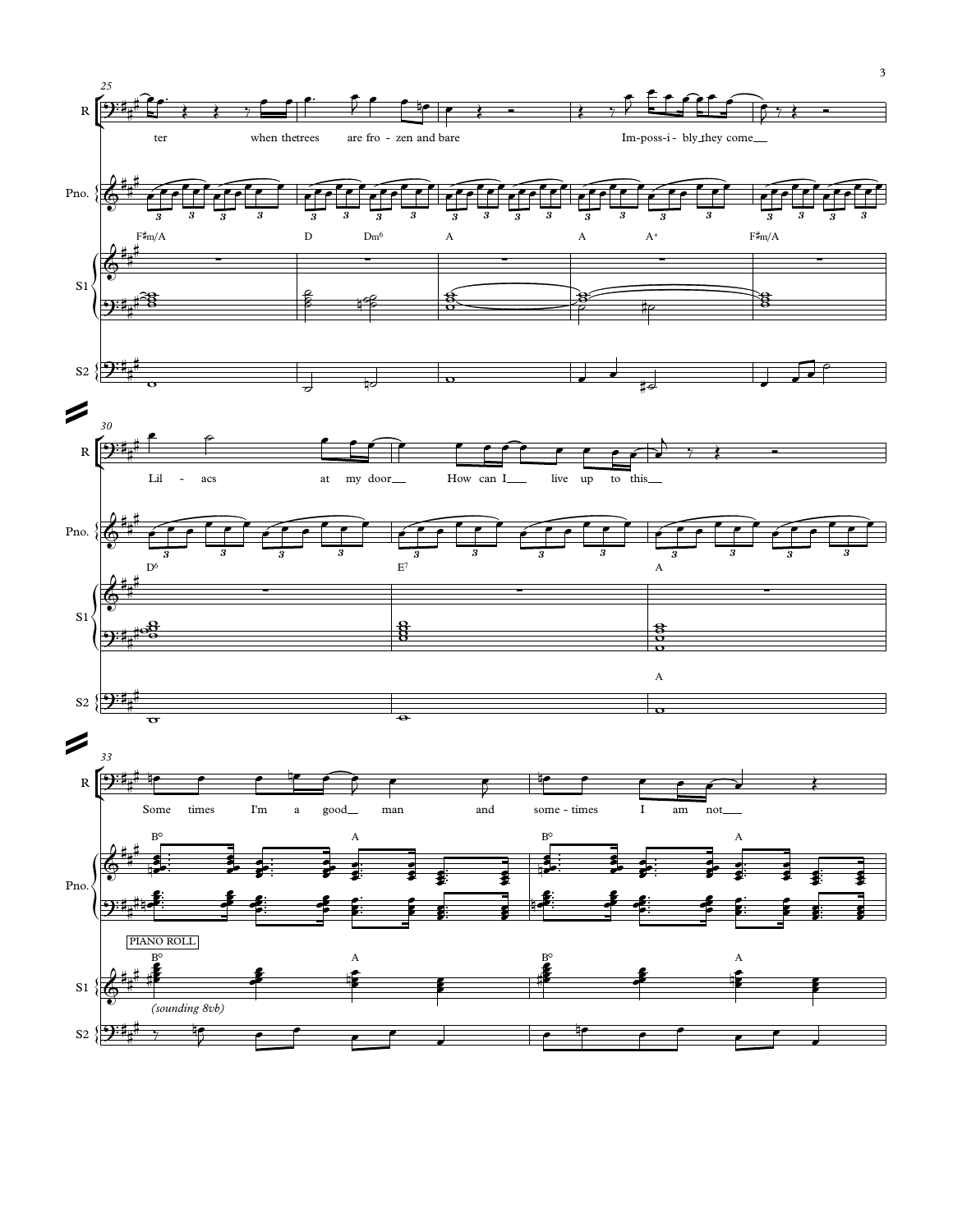

∑ ∑ ∑ ∑ ∑

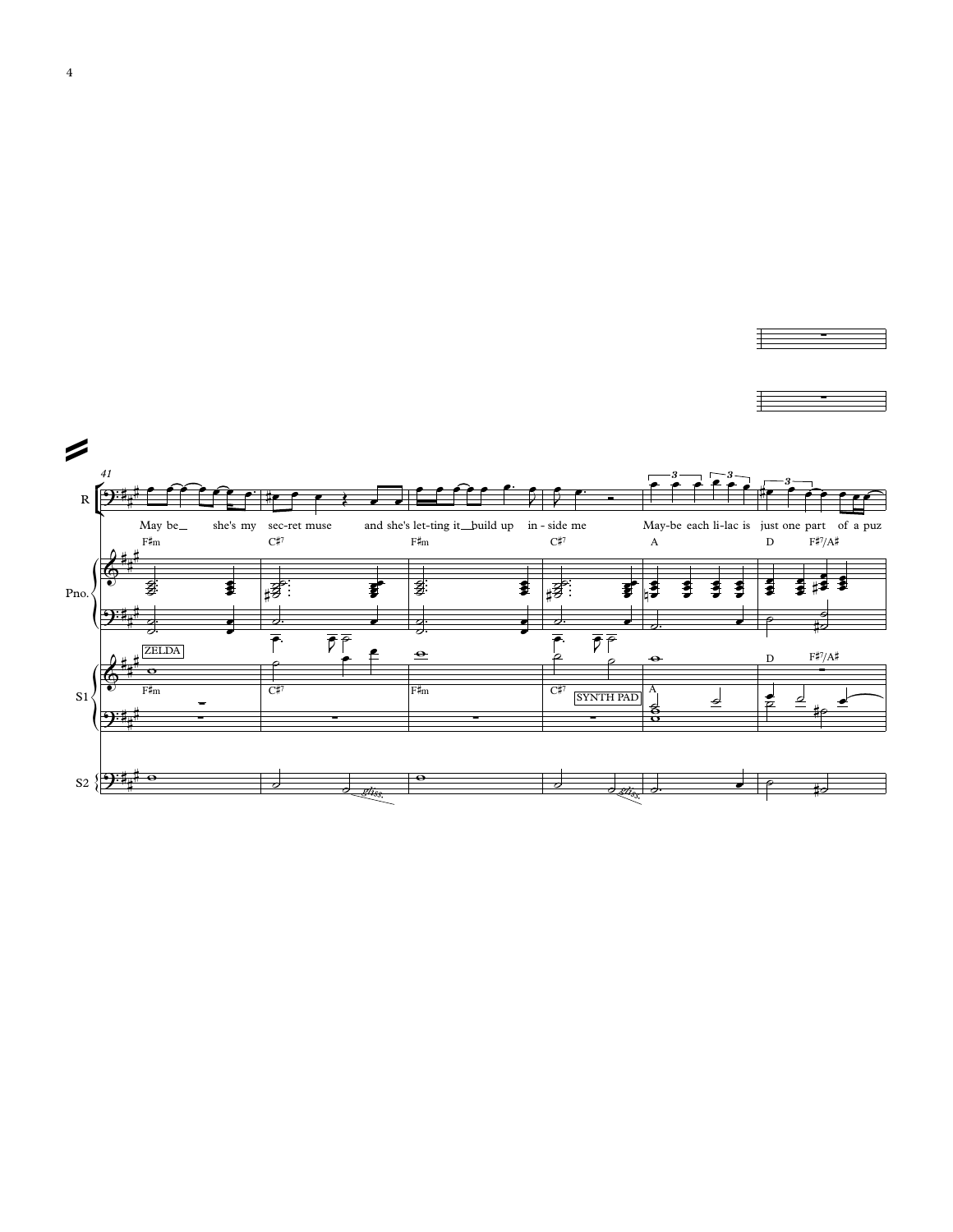

 $\boldsymbol{\mathcal{Z}}$ 

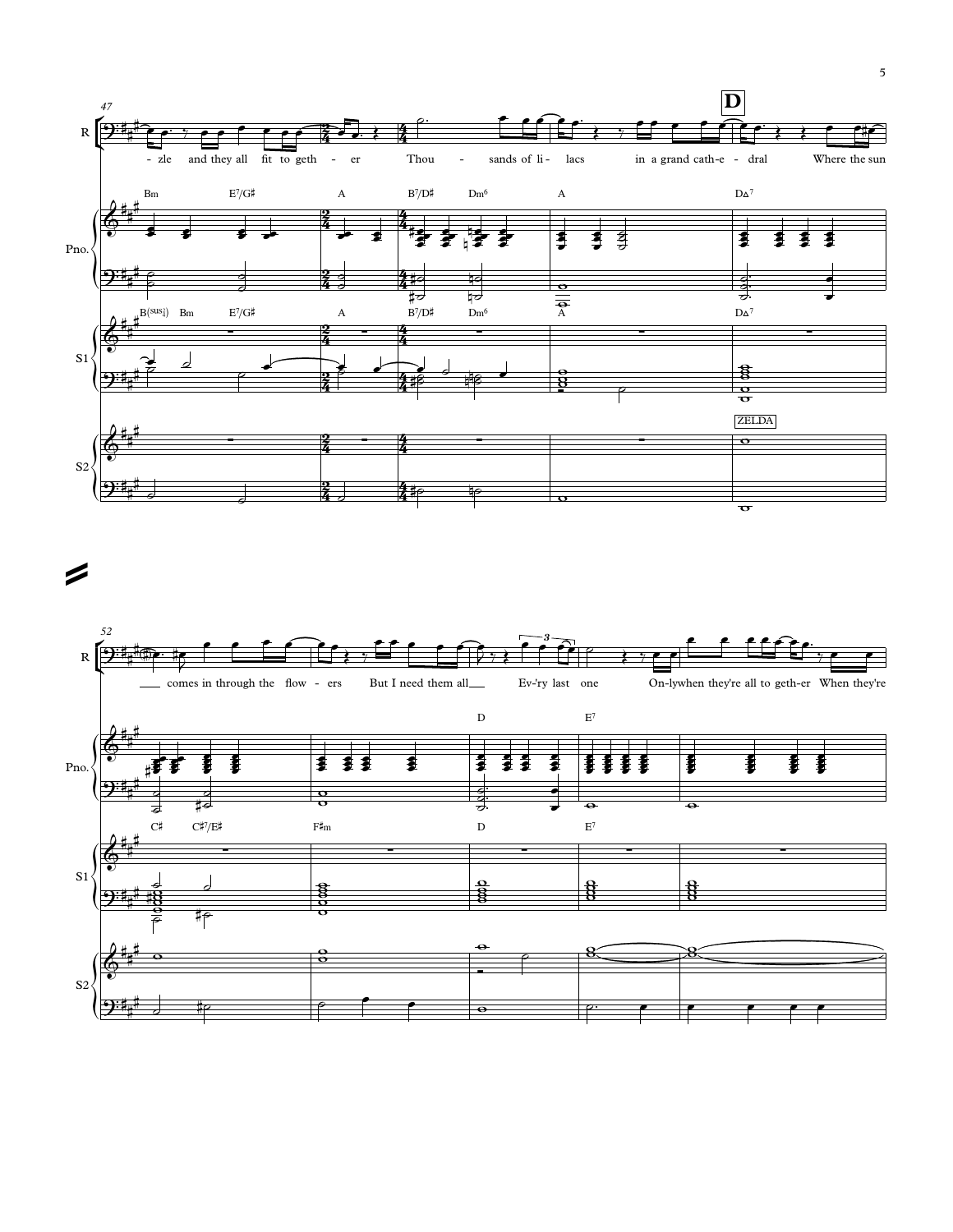

 $\boldsymbol{z}$